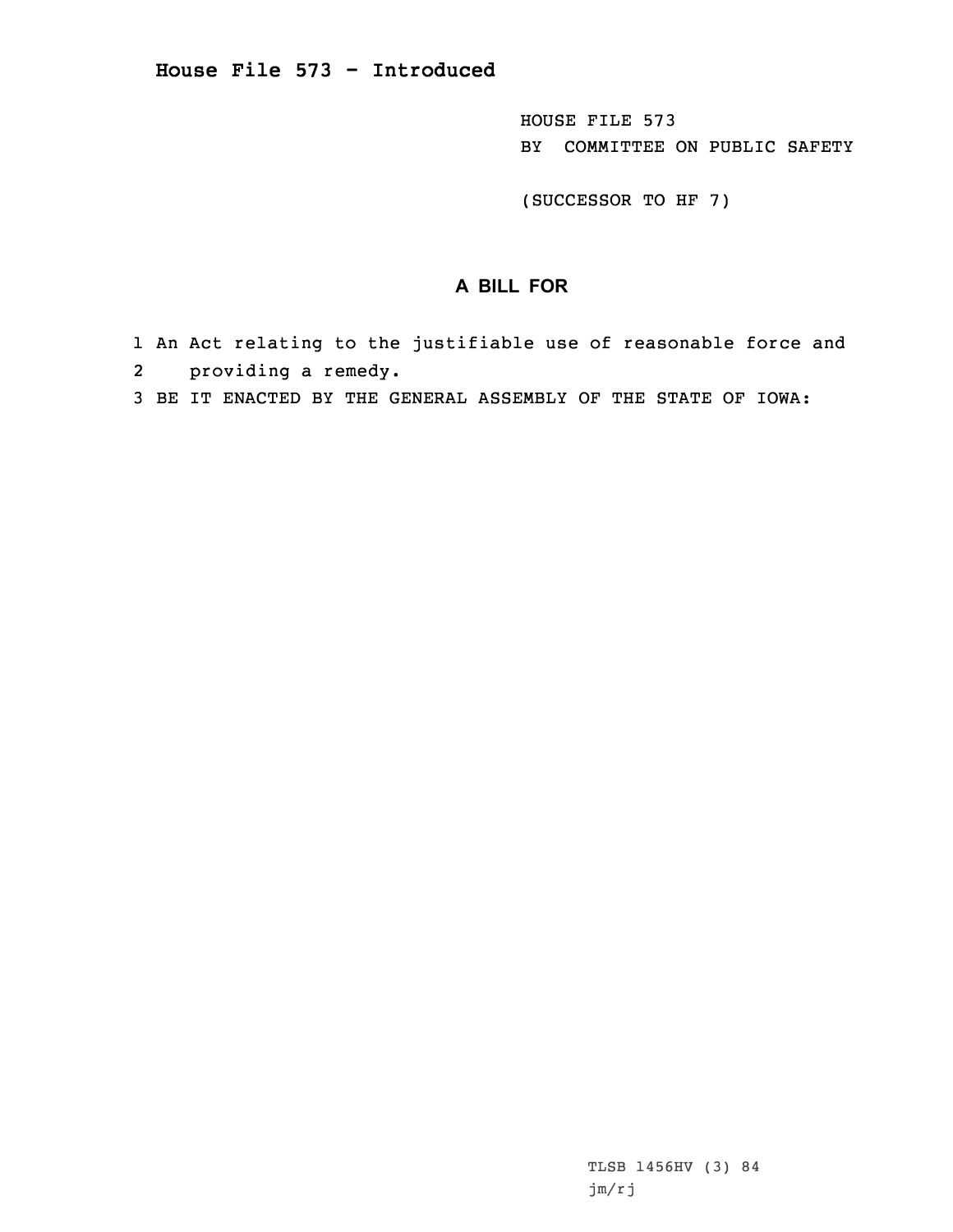1 Section 1. Section 704.1, Code 2011, is amended to read as 2 follows:

3 **704.1 Reasonable force.**

4 1. *"Reasonable force"* is means that force and no more which <sup>a</sup> reasonable person, in like circumstances, would judge to be necessary to prevent an injury or loss and can include deadly force if it is reasonable to believe that such force is necessary to avoid injury or risk to one's life or safety or the life or safety of another, or it is reasonable to believe that such force is necessary to resist <sup>a</sup> like force or threat. 11 2. Reasonable force, including deadly force, may be used even if an alternative course of action is available if the 13 alternative entails a risk to life or safety, or the life or l4 <del>safety of a third party, or requires one to abandon or retreat</del> 15 from one's dwelling or place of business or employment, and <sup>a</sup> person has no duty to retreat from any place where one is lawfully present, and has the right to stand the person's ground, and meet force with force, if the person believes reasonable force, including deadly force, is necessary under the circumstances to prevent death or serious injury to oneself or <sup>a</sup> third party, or to prevent the commission of <sup>a</sup> violent 22 felony.

 3. <sup>A</sup> person may be wrong in the estimation of the danger or the force necessary to repel the danger as long as there is <sup>a</sup> reasonable basis for the belief of the person and the person acts reasonably in the response to that belief.

27 Sec. 2. Section 704.2, Code 2011, is amended by adding the 28 following new subsection:

 NEW SUBSECTION. 5. <sup>A</sup> threat to cause serious injury or death, by the production or brandishing of <sup>a</sup> deadly weapon, is not deadly force, as long as the actions of the person are objectively reasonable and limited to creating an expectation that the person may use deadly force to defend oneself, another, or as otherwise authorized by law.

35 Sec. 3. NEW SECTION. **704.2A Justifiable use of deadly force**

-1-

LSB 1456HV (3) 84 jm/rj 1/7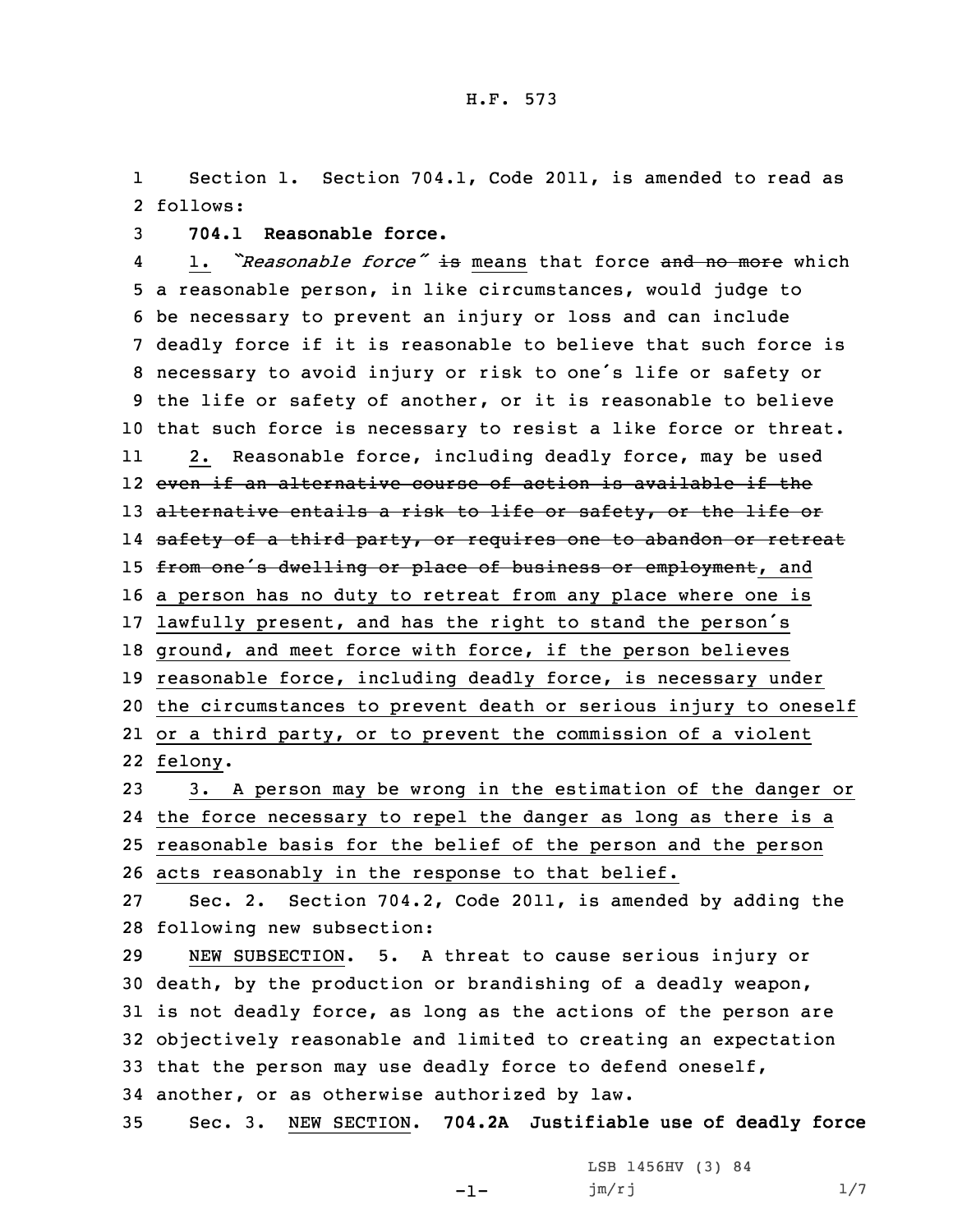1 **—— presumption.**

2 1. For purposes of this chapter, <sup>a</sup> person is presumed 3 reasonably to believe that deadly force is necessary to avoid 4 injury or risk to one's life or safety or the life or safety of 5 another if:

6 *a.* The person against whom force is used, at the time the 7 force is used, is doing any of the following:

 (1) Unlawfully and forcefully entering, or has unlawfully or forcefully entered and is present, within the dwelling, place of business or employment, or occupied vehicle of the person using force.

12 (2) Attempting to remove or has removed another person <sup>13</sup> against the other person's will from the dwelling, place of 14 business or employment, or occupied vehicle of the person using 15 force.

16 *b.* The person using force knows or has reason to believe <sup>17</sup> that any of the conditions set forth in paragraph *"a"* are 18 occurring or have occurred.

19 2. The presumption set forth in this subsection does not 20 apply if, at the time force is used:

21 *a.* The person against whom the force is used is <sup>a</sup> lawful resident of the dwelling, or has <sup>a</sup> right to be in the place of business, employment, or occupied vehicle of the person using force, and <sup>a</sup> protective or no contact order is not in effect against the person against whom force is used.

26 *b.* The person sought to be removed is <sup>a</sup> child or grandchild 27 or is in the lawful custody or under the lawful guardianship of 28 the person against whom force is used.

 *c.* The person using defensive force is engaged in or attempting to escape from <sup>a</sup> crime or is using <sup>a</sup> dwelling, place of business or employment, or occupied vehicle to further <sup>a</sup> 32 crime.

33 *d.* The person against whom force is used is <sup>a</sup> peace officer 34 who has entered or is attempting to enter <sup>a</sup> dwelling, place 35 of business or employment, or occupied vehicle in the lawful

 $-2-$ 

LSB 1456HV (3) 84 jm/rj 2/7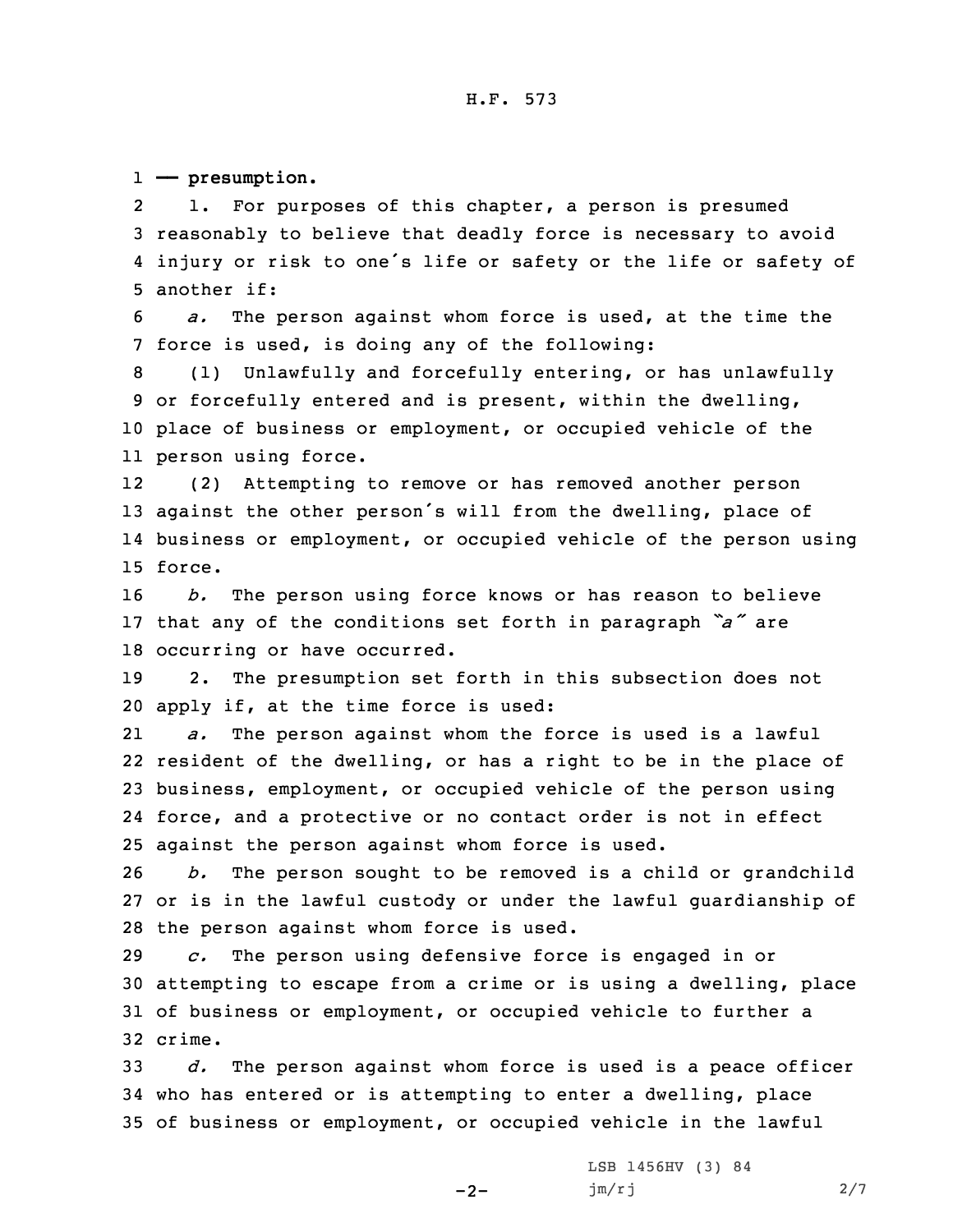## H.F. 573

 performance of the peace officer's official duties, and the person using force knows or reasonably should know that the person who has entered or is attempting to enter is <sup>a</sup> peace 4 officer.

 3. <sup>A</sup> person who is unlawfully and forcefully entering, or has unlawfully or forcefully entered and is present within the dwelling, place of business or employment, or occupied vehicle of another is presumed to present an imminent risk of unlawful deadly force to any persons lawfully present in the dwelling, place of business or employment, or occupied vehicle.

11 Sec. 4. Section 704.3, Code 2011, is amended to read as 12 follows:

13 **704.3 Defense of self or another.**

14 <sup>A</sup> person is justified in the use of reasonable force when 15 the person reasonably believes that such force is necessary to 16 defend oneself or another from any actual or imminent use of 17 unlawful force.

18 Sec. 5. NEW SECTION. **704.4A Immunity.**

<sup>19</sup> 1. As used in this section, *"criminal prosecution"* means 20 arrest, detention, charging, or prosecution.

21 2. <sup>A</sup> person who uses reasonable force shall be immune from criminal prosecution or civil action for using such force, unless the person against whom such force is used is <sup>a</sup> peace officer acting within the scope of the officer's duties and the peace officer discloses the officer's identity, or the person knows or reasonably should know that the person is <sup>a</sup> peace officer, or the peace officer is involved in an undercover investigation.

 3. <sup>A</sup> law enforcement agency may use standard investigating procedures for investigating the use of force, but the law enforcement agency shall not arrest <sup>a</sup> person for using force unless the law enforcement agency determines there is probable cause that the force was unlawful under this chapter. 4. The court shall award reasonable attorney fees, court costs, compensation for loss of income, and all expenses

 $-3-$ 

LSB 1456HV (3) 84  $jm/rj$  3/7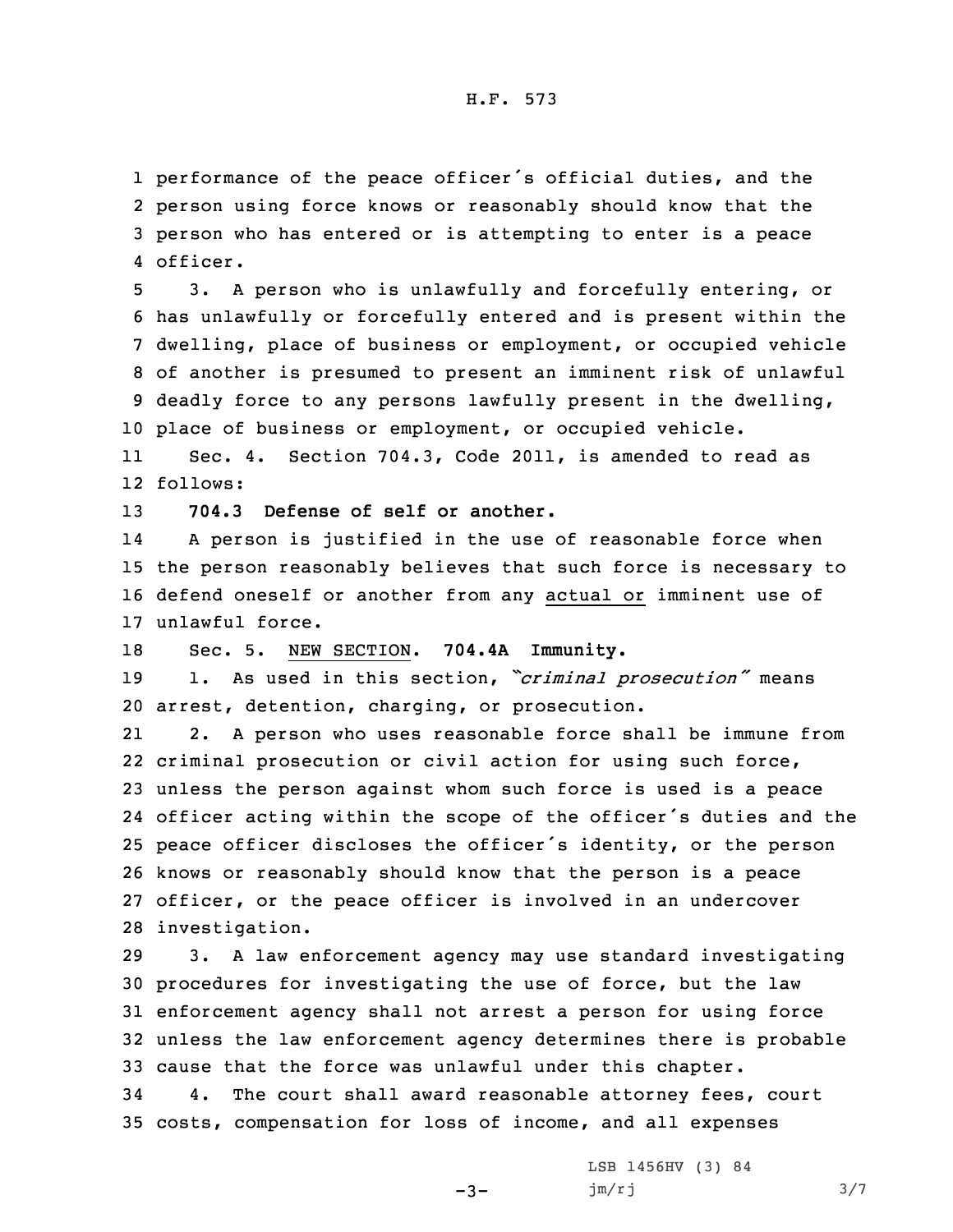## H.F. 573

 incurred by the defendant in defense of any civil action brought by the plaintiff if the court finds that the defendant is immune from prosecution as provided in subsection 2. 4 Sec. 6. Section 704.7, Code 2011, is amended to read as 5 follows: **704.7 Resisting forcible violent felony.** 1. As used in this section, *"violent felony"* means any felonious assault, murder, violent or forced sexual abuse, kidnapping, robbery, arson, or burglary. 10 2. A person who knows reasonably believes that a forcible violent felony is being or imminently will be perpetrated is justified in using, against the perpetrator, reasonable force, 13 including deadly force, to prevent or terminate the completion 14 <del>of that</del> perpetration of the violent felony. EXPLANATION This bill relates to the justifiable use of reasonable 17 force. The bill provides that <sup>a</sup> person may use reasonable force, including deadly force, and <sup>a</sup> person has no duty to retreat from any place at which the person is lawfully present, and has <sup>a</sup> right to stand the person's ground, and meet force with force, if the person believes reasonable force, including deadly force, is necessary under the circumstances to prevent death or serious injury to oneself or <sup>a</sup> third party, or to prevent the commission of <sup>a</sup> violent felony. The bill provides that <sup>a</sup> person may be wrong in the estimation of the danger or the force necessary to repel the danger as long as there is <sup>a</sup> reasonable basis for the belief and the person acts reasonably in the response to that belief. Current law provides that <sup>a</sup> person may use reasonable force, including deadly force, even if an alternative course of action is available if the alternative entails <sup>a</sup> risk of life or safety, or the life or safety of <sup>a</sup> third party, or requires one to abandon or retreat from one's residence or place of business or employment.

 $-4-$ 

LSB 1456HV (3) 84 jm/rj 4/7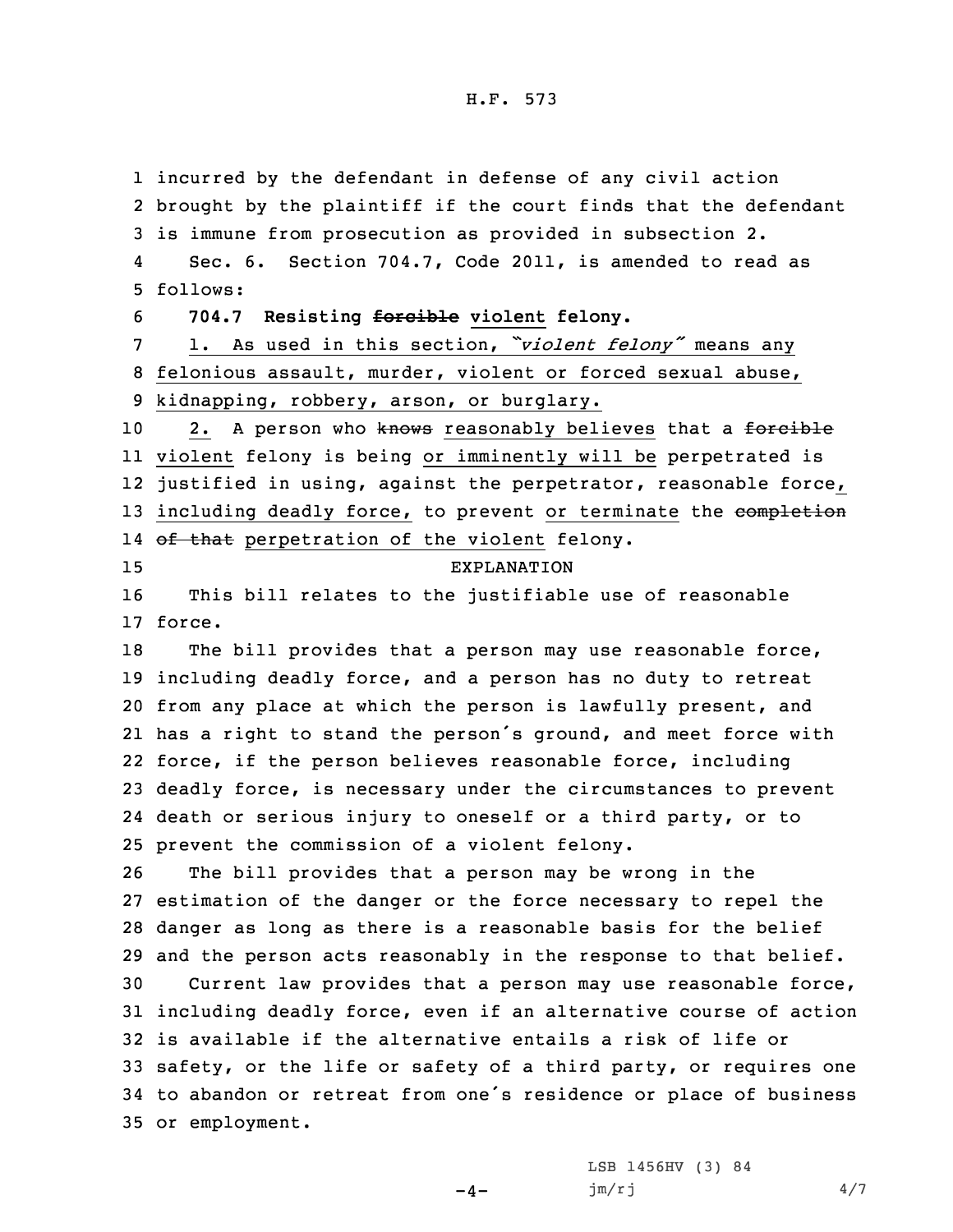H.F. 573

1 The bill provides that <sup>a</sup> threat to cause serious injury or death by the production or brandishing of <sup>a</sup> deadly weapon, is not deadly force, as long as the actions of the person are objectively reasonable and limited to creating an expectation that the person may use deadly force to defend oneself, another, or as otherwise authorized by law.

7 The bill creates presumptions for the justifiable use of 8 deadly force in certain circumstances.

 Under the bill, <sup>a</sup> person is presumed to be justified in using deadly force if the person reasonably believes that deadly force is necessary to avoid injury or risk to one's life or safety or the life or safety of another under the following circumstances: the person against whom force is used is unlawfully and forcefully entering, or has unlawfully or forcefully entered and is present within <sup>a</sup> dwelling, place of business or employment, or occupied vehicle of the person using force; or the person against whom force is used is removing or attempting to remove another person against the other person's will from <sup>a</sup> dwelling, place of business or employment, or occupied vehicle of the person using force. In addition, the person using force must know or have reason to believe that the aforementioned circumstances are occurring or have occurred.

 The presumption of the use of justifiable deadly force under the bill does not apply in the following circumstances: the person against whom the force is used is <sup>a</sup> lawful resident of the dwelling, or has <sup>a</sup> right to be in the place of business or employment, or occupied vehicle of the person using force, and there is not <sup>a</sup> protective or no contact order in place against the person against whom force is used; the person against whom force is used is removing <sup>a</sup> child, grandchild, or other person in the lawful custody or lawful guardianship of the person; the person using defensive force is engaged in or attempting to escape from <sup>a</sup> crime or is using <sup>a</sup> dwelling, place of business or employment, or occupied vehicle to further <sup>a</sup> crime; or the person against whom force is used is <sup>a</sup> peace officer who has

 $-5-$ 

LSB 1456HV (3) 84  $jm/rj$  5/7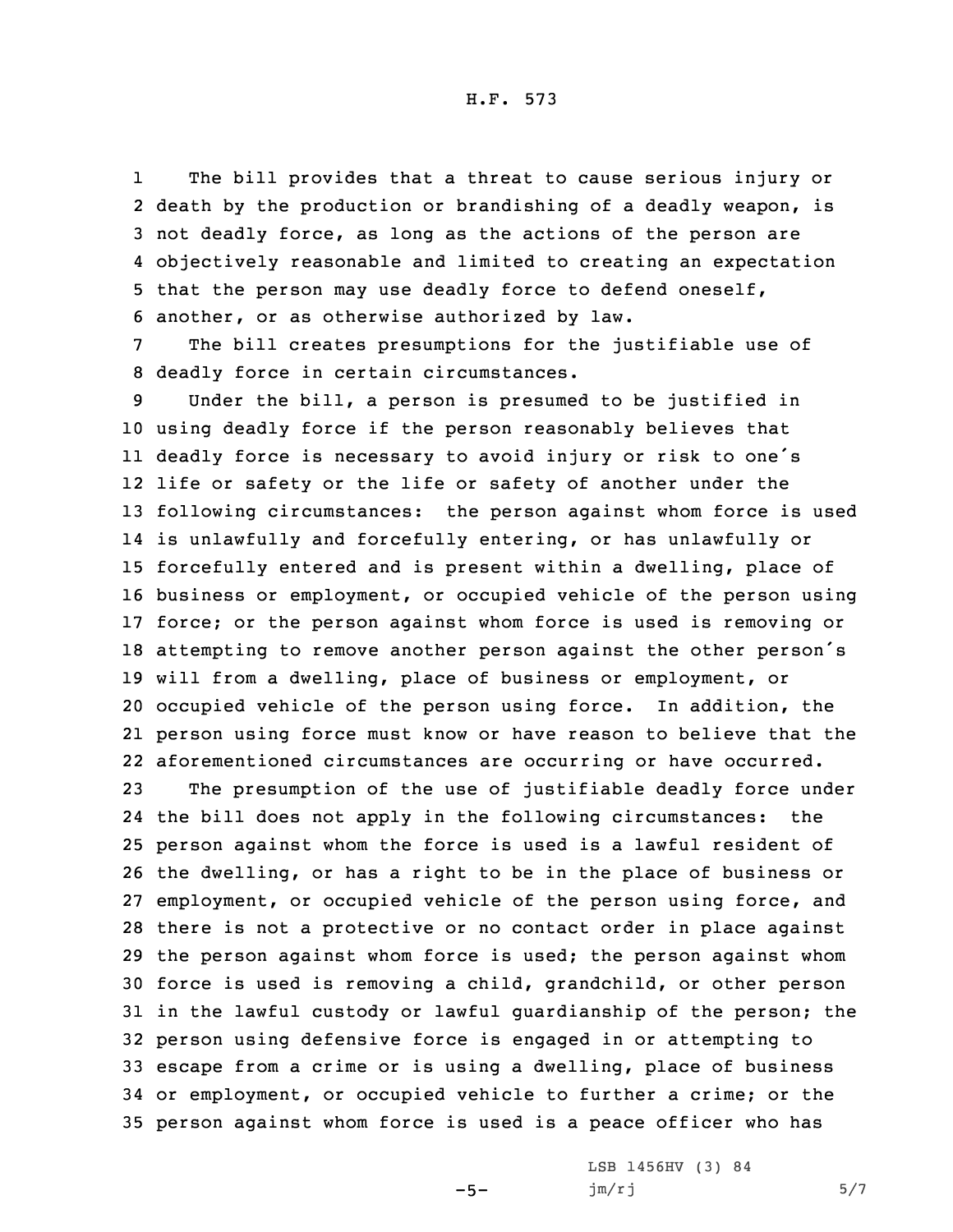entered or is attempting to enter <sup>a</sup> dwelling, place of business or employment, or occupied vehicle in the lawful performance of the peace officer's official duties, and the person using force knows or reasonably should know that the person who has entered or is attempting to enter is <sup>a</sup> peace officer.

 The bill provides that <sup>a</sup> person who is unlawfully and forcefully entering, or has unlawfully or forcefully entered and is present within <sup>a</sup> dwelling, place of business or employment, or occupied vehicle of another, is presumed to present an imminent risk of unlawful deadly force to any person lawfully present in the dwelling, place of business or employment, or occupied vehicle.

 The bill also provides that <sup>a</sup> person who uses reasonable force shall be immune from any criminal prosecution or civil action for using such force, unless the person against whom such force is used is <sup>a</sup> peace officer acting within the scope of the officer's duties and the peace officer discloses the officer's identity, the person knows or reasonably should know that the person is <sup>a</sup> peace officer, or the peace officer is involved in an undercover investigation.

21 Under the bill, <sup>a</sup> law enforcement agency shall not arrest <sup>a</sup> 22 person for using force unless it determines there is probable 23 cause that the force was unlawful under Code chapter 704.

24 The bill also provides that if <sup>a</sup> court or jury finds <sup>a</sup> person justified in using reasonable force under the circumstances, and the person is found not liable in <sup>a</sup> civil court, the person shall be awarded reasonable attorney fees, court costs, compensation for loss of any income, and reimbursement of any other expenses incurred as <sup>a</sup> result of being arrested and charged, to be paid by the civil plaintiff.

 The bill also provides that <sup>a</sup> person is justified in using reasonable force, including deadly force, in order to prevent or terminate the perpetration of <sup>a</sup> violent felony, if the person reasonably believes that <sup>a</sup> violent felony is being or will imminently be perpetrated. The bill defines "violent

-6-

LSB 1456HV (3) 84 jm/rj 6/7